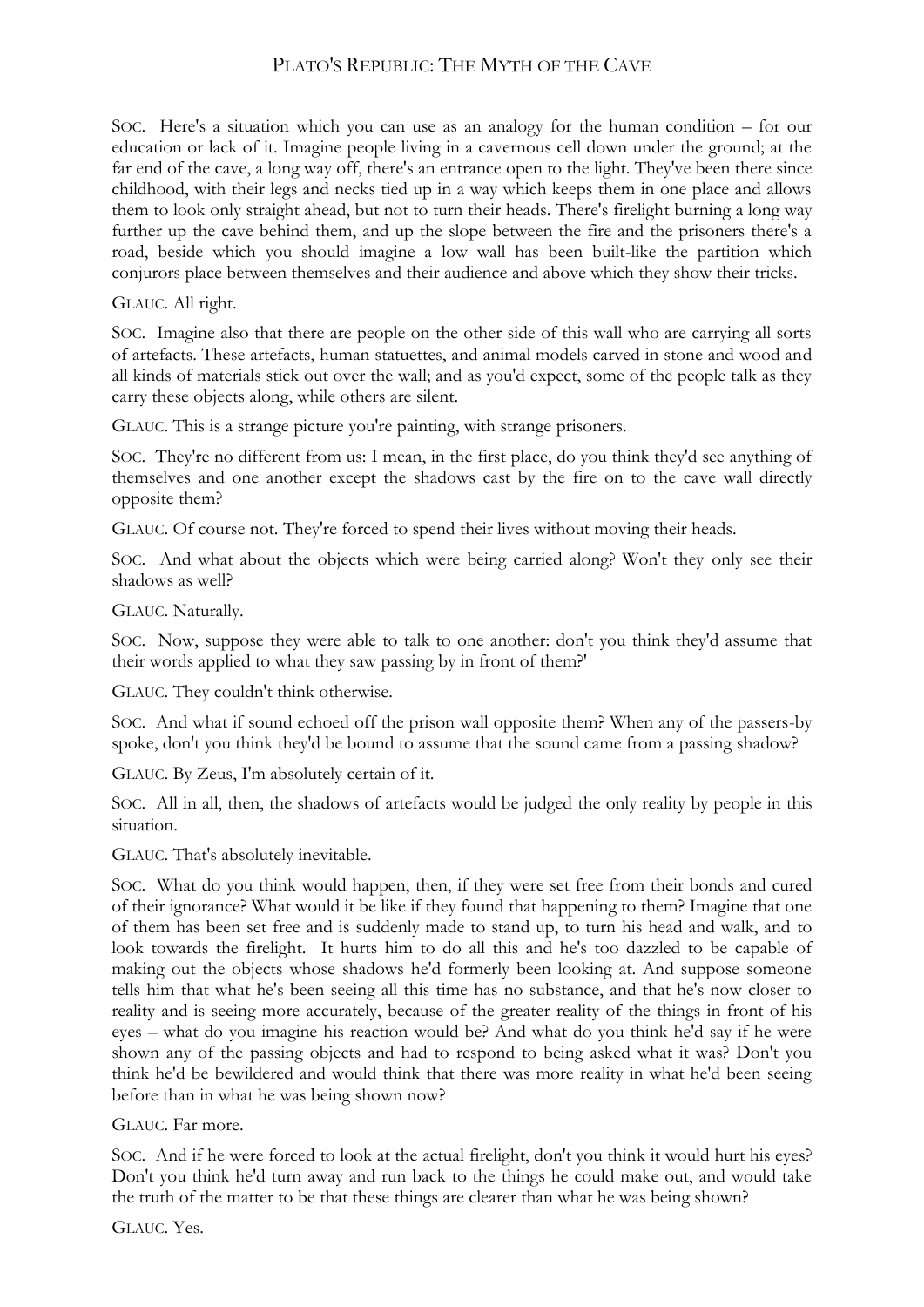SOC. And imagine him being dragged forcibly away from there up the rough, steep slope, without being released until he's been pulled out into the sunlight. Wouldn't this treatment cause him pain and distress? And once he's reached the light of the sun, he wouldn't be able to see a single one of the things which are currently taken to be real, would he, because his eyes would be overwhelmed by the sun's splendour?

GLAUC. No, he wouldn't, not straight away.

SOC. He wouldn't be able to see things in the world above the cave, I suppose, until he'd got used to his situation. At first, it would be shadows that he could most easily make out, then he'd move on to the reflections of people and so on in water, and later he'd be able to see the actual things themselves. Next, he'd feast his eyes on the heavenly bodies and the heavens themselves, which would be easier at night: he'd look at the light of the stars and the moon, rather than at the sun and sunlight during the daytime.

GLAUC. Of course.

SOC. And at last, I imagine, he'd be able to discern and feast his eyes on the sun – not the displaced image of the sun in water or elsewhere, but the sun on its own, in its proper place.

GLAUC. Yes, he'd inevitably come to that.

SOC. After that, he'd start to think about the sun and he'd reason with himself that it is the source of the seasons and the yearly cycle, that it governs the whole of the visible realm; and of those things he and his fellow prisoners below saw, he would think that in a certain way this splendid sun was the cause.

GLAUC. Yes, that would obviously be the next point he'd come to.

SOC. Now, if he recalled the cell where he'd originally lived and what passed for knowledge there and his former fellow prisoners, don't you think he'd feel happy about his own altered circumstances, and sorry for them?

GLAUC. Definitely.

SOC. Suppose that the prisoners used to assign prestige and credit to one another, in the sense that they rewarded speed at recognizing the shadows as they passed, and the ability to remember which ones normally come earlier and later and at the same time as which other ones, and expertise at using this as a basis for guessing which ones would arrive next. Do you think our former prisoner would covet these honours and would envy the people who had status and power there, or would he much prefer, as Homer describes it, "being a slave labouring for some ignoble man, to work for hire", and would put up with anything at all, in fact, rather than share their opinions and their life?

GLAUC. Yes, I think he'd go through anything rather than live that way.

SOC. But consider this: If he went back underground and sat down again in his old seat, wouldn't the sudden transition from the sunlight mean that his eyes would be overwhelmed by darkness?

## GLAUC. Certainly.

SOC. Now, the process of adjustment would be quite long this time, and suppose that before his eyes had settled down and while he wasn't seeing well, he had once again to compete against those perpetually chained prisoners to give his opinions about those shadows. Wouldn't he make a fool of himself? Wouldn't they say that he'd come back from his upward journey with his eyes ruined, and that it wasn't proper to try go up there? And wouldn't they – if they could grab hold of anyone who tried to set them free and take them up there, and kill him?

GLAUC. They certainly would.

SOC. Well, my friend Glaucon, you should apply this allegory, as a whole, to what we were talking about before. This material region which is accessible to sight should be equated with the prison cell, and the firelight there with the light of our world's sun. And if you think of the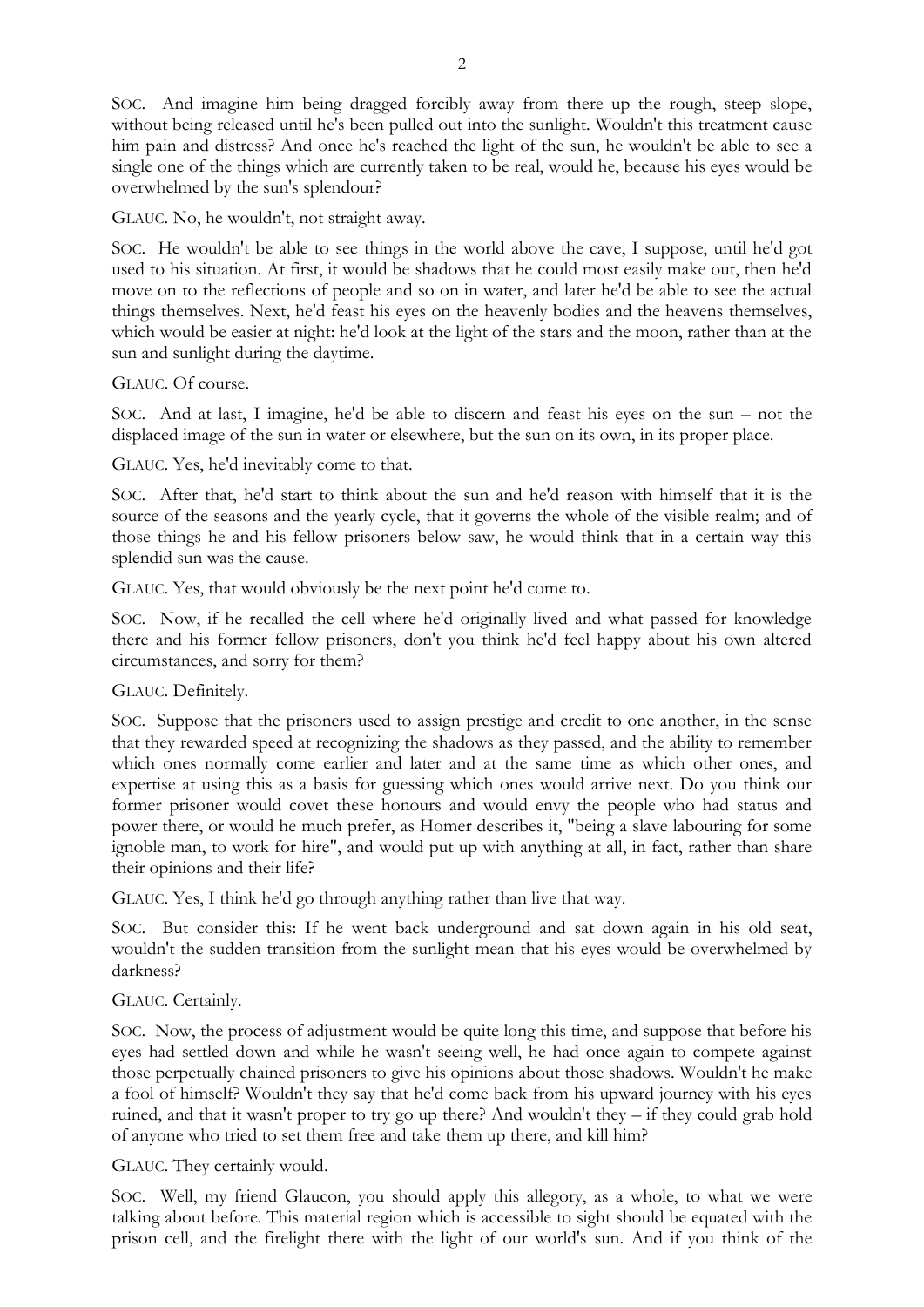upward journey and the contemplation of things up in that upper world as the soul's ascent to the intelligible realm, you will apprehend my meaning, since you want to hear it. Only God knows if it's actually true, however. Anyway, it's my opinion that the last thing to be seen – and it isn't easy to see either – in the realm of knowledge is the Good; but if it is contemplated, it leads one to reason that it is the cause of everything that is right and beautiful, whatever the circumstances, and that in the visible realm it is the progenitor of light and of the sun, and in the intelligible realm it is itself the lord and cause of truth and intellect; and this must be beheld by anyone who is to act wisely, either privately or in public governance.

GLAUC. I couldn't agree more.

SOC. All right, then: I wonder if you also agree with me in not finding it strange that people who've travelled there don't want to engage in human business: there's nowhere else their souls would ever rather be than in the upper region – which is hardly surprising, if our allegory has got this aspect right as well.

GLAUC. No, it's not surprising.

SOC. Well, what about this? Imagine someone returning to the human world and all its misery after contemplating the divine realm. Do you think it's surprising if he seems awkward and ridiculous while he's still not seeing well, before he's had time to adjust to the darkness of his situation, and he's forced into a contest (in a law-court or wherever) about the shadows of justice or the statuettes which cast the shadows, and into a competition whose terms are the conceptions of morality held by people who have never seen justice itself?

GLAUC. No, that's not surprising in the slightest.

SOC. In fact anyone with any intelligence would remember that the eyes can become confused in two different ways, as a result of two different sets of circumstances: it can happen in the transition from light to darkness, and also in the transition from darkness to light. If he took the same facts into consideration when he also noticed someone's mind in such a state of confusion that it was incapable of making anything out, his reaction wouldn't be unthinking ridicule. Instead, he'd try to find out whether this person's soul was returning from a mode of existence which involves greater lucidity and had been blinded by the unfamiliar darkness, or whether it was moving from relative ignorance to relative lucidity and had been overwhelmed and dazzled by the increased brightness. Once he'd distinguished between the two conditions and modes of existence, he'd congratulate anyone he found in the second state, and feel compassion for anyone in the first state. If he did choose to laugh at someone in the second state, his amusement would be less absurd than when laughter is directed at someone returning from the light above.

GLAUC. Yes, you're making a lot of sense.

SOC. Now, if this is true, we must bear in mind that education is not capable of doing what some people promise. They claim to introduce knowledge into a soul which doesn't have it, as if they were introducing sight into eyes which are blind.

## GLAUC. Yes, they do.

SOC. An implication of what we're saying at the moment, however, is that the capacity for knowledge is present in everyone's soul. If you can imagine an eye that can turn from darkness to brightness only if the body as a whole turns, then our organ of understanding is like that. Its orientation has to be accompanied by turning the soul as a whole away from the world of becoming, until it becomes capable of bearing the sight of real being and reality at its most bright, which we call the Good. Yes?

GLAUC. Yes.

SOC. That's what education should be: the art of orientation. Educators should devise the simplest and most effective methods of turning souls around. It shouldn't be the art of implanting sight in the organ, but should proceed on the understanding that the organ already has the capacity, but is improperly aligned and isn't facing the right way.

GLAUC. I suppose you're right . . . .